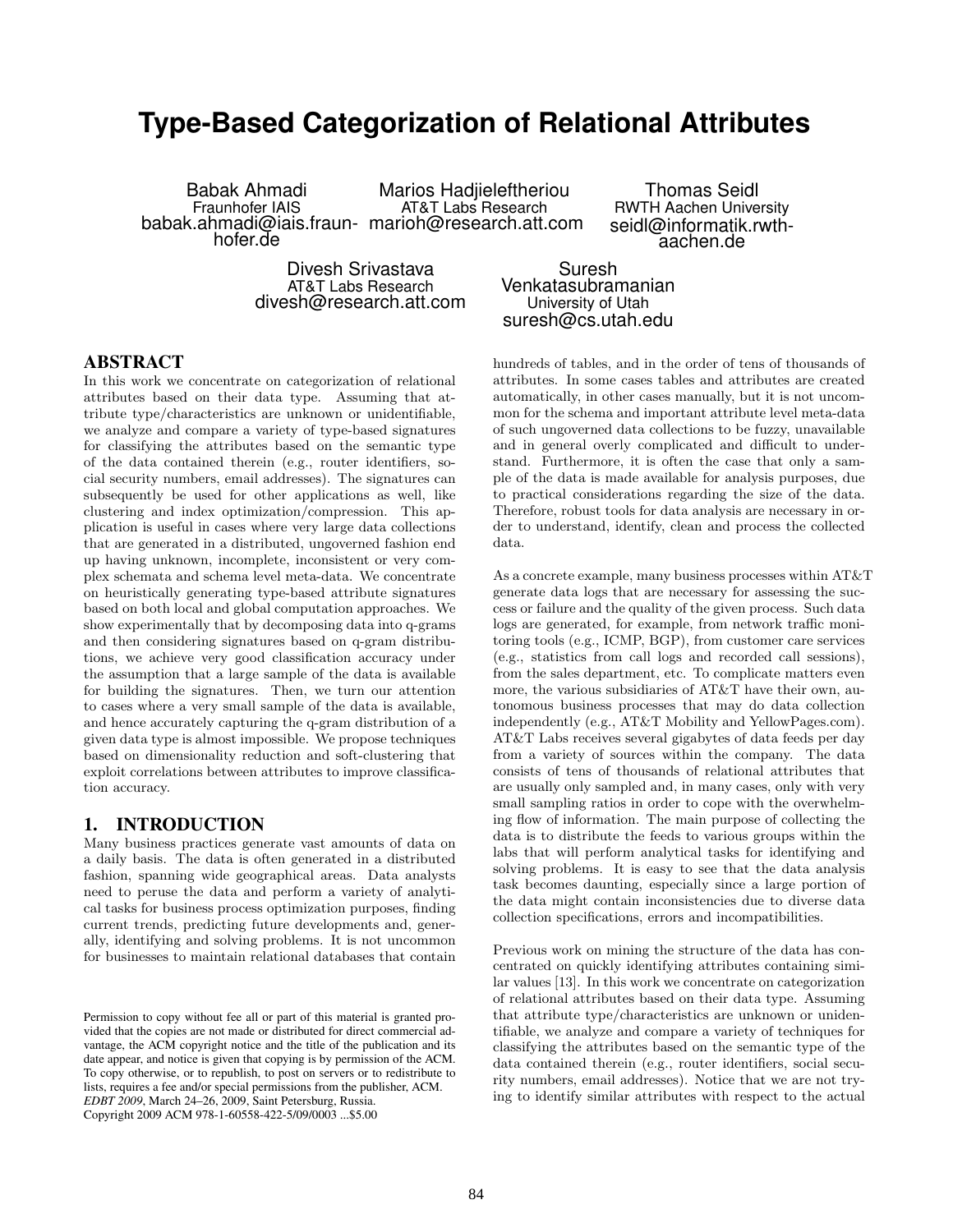content of the data columns, which is an orthogonal problem. Instead, we would like to cluster attributes that contain data of similar semantic type, irrespective of how much actual data overlapping, two columns exhibit. To that end, we consider a variety of type-based attribute signatures and measure the ability of a signature to capture the underlying data type characteristics of an attribute. By computing the similarity of two signatures we can identify the similarity of their data types. The signatures can subsequently be used for other applications as well, like clustering and index optimization/compression. We also assume that only a small sample of the data contained in each attribute is available for building the signatures, and test the ability of signatures to capture data type information under varying sample sizes. The usefulness of data type categorization is self-evident. An analyst confronted with unknown/obscure data that nevertheless exhibit some structure (e.g., cryptic router, link, session, customer identifiers) can potentially identify attributes by placing them into the appropriate groups. A data exploration tool can cluster attributes by data type as a roll-up operation. A data indexing framework can create separate indexes per data type to improve performance (if the data type of the query can be identified, only the relevant indexes need to be explored).

By considering all data as strings and decomposing strings into q-grams, we can represent each attribute as a high dimensional vector in the q-gram feature space. Representing attributes as q-gram vectors is useful, since q-grams tend to follow distributions that are characteristic of the particular data. The q-gram distribution has been shown to give information about the language of the text, the underlying topic and even authorship [2, 22]. We will show experimentally that q-gram distributions can also give information about the semantic type of the data. Clearly, one can use these q-gram vector signatures directly for type-based categorization (any similarity/distance function can be used for classification purposes). But, these signatures consume large amount of space, and are shown to work poorly under very small samples, failing to capture properly the actual q-gram distribution of the attributes. Hence, we also consider a variety of techniques for reducing the size of q-gram vector signatures, that can capture underlying similarities and dissimilarities between pairs of signatures (we construct signatures using global dimensionality reduction and clustering strategies for that purpose), thus enabling accurate classification even under very small sampling ratios.

The rest of the paper is organized as follows. Section 2 presents the formal problem setting and notation. Section 3 presents a variety of signature techniques along with analysis of their utility on type-based categorization under various settings. Section 4 presents various optimizations. Section 5 presents an empirical comparison of the proposed signatures with real data. Finally, Section 6 presents related work and Section 7 concludes the paper.

# 2. BACKGROUND 2.1 Problem Setting

Assume that the data collection consists of a large set of relational attributes  $C = \{c_1, \ldots, c_n\}$ . Our goal is to associate with each attribute a signature that best describes the semantic data type of the data contained therein. Ultimately, we would like to use the signatures for classification, clustering, indexing, and other applications. Irrespective of data type, we view data entries as strings and decompose them into q-grams, representing each attribute as a high dimensional vector in the q-gram feature space. Let s be a string. We denote the set of q-grams of s with  $Q_q(s)$  (e.g.,  $Q_3(^{\iota}Babak') = {^{\iota}Bab',^{\iota}aba',^{\iota}bak'}$  is the set of 3-grams of string 'Babak'). Let the known q-gram universe Q (as portrayed by the attribute samples that are available for processing) be of size  $d = |Q|$ . The attribute samples are represented as an  $n \times d$  matrix X, where every element  $x_{ij}$  is the frequency of appearances of q-gram  $j$  in attribute  $i$ . We call the rows of  $X$  the q-vectors of attributes  $c_i$ . Depending on the size of the samples, the number of attributes, and the type of attributes, d (which is the size of the distinct union of all q-grams) can potentially be extremely large. For example, using 3-grams d could be in the order of  $50^3$ , assuming a 50 character alphabet.

# 2.2 Q-qram distributions

As already mentioned the q-gram distribution conveys important information about the underlying data. Figure 1 shows the distribution of 3-grams of a variety of attributes taken from the business listings data of YellowPages.com [1], like business names and query terms. These graphs show the occurrence tallies of 3-grams in the data entries of a particular attribute on the  $y$ -axis, where the universe of 3-grams is lexicographically sorted on the x-axis (with 3-grams containing special characters having the highest priority, then numerals, then letters). We can clearly see that the q-gram distributions of different data types are completely different as expected (e.g., IP addresses and business names), but even for similar data types (like business names and search terms) the distributions exhibit certain similarities but a lot of dissimilarities as well.

We expect signatures built on q-grams to be able to convey significant information regarding the type of the data. A straightforward signature for type-based similarity is to use the q-vectors associated with the attributes. The similarity of two attributes can then be computed with respect to the set resemblance of the corresponding q-vectors (i.e., the intersection over the union of the q-gram sets). Resemblance is a measure of content similarity between attributes, and attributes of similar content naturally have similar data types. A variety of other signature alternatives fall under the same category. For example, one can use the q-vectors for computing cosine similarity (or any other set similarity measure) to similar effect [2].

In our experimental evaluation we show that for large sample sizes, q-vector signatures capture the expected q-gram distribution of a given data type accurately and result in very high classification accuracy. This is a good indication that indeed the q-gram distribution can be a good typebased similarity signature. Nevertheless, for small sample sizes, where it is harder to capture the underlying q-gram distribution accurately, more sophisticated techniques are needed in order to achieve classification of high quality. Resemblance of q-gram sets inherently cannot capture similarities and dissimilarities between attributes, mainly because it does not take advantage of hidden structure and correlations between q-grams and attributes. In that respect, it is a local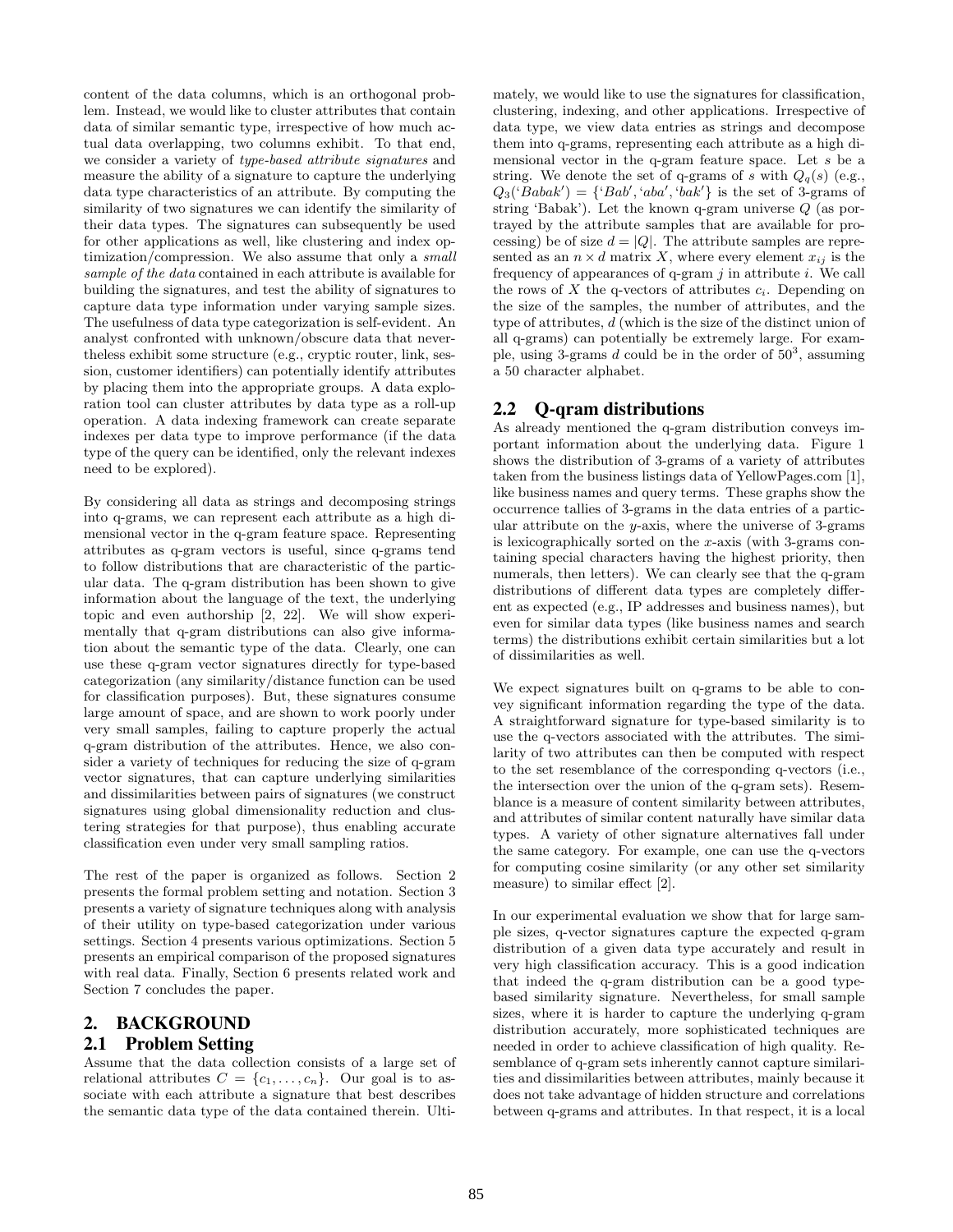

Figure 1: Q-gram distribution of various attributes.

approach that builds attribute signatures independently for each attribute. Hence, under the small sample assumption, we need to consider global approaches that take advantage of correlations between attributes. In addition, type-based categorization is context dependent. For example, one could argue that English and Chinese names belong to either the same data type for a particular application (e.g., a customer database) or very different data types in other settings (e.g., categorizing information by language). It is essential to be able to design techniques that take into account context dependent criteria as well. Global approaches are well suited for our purposes.

# 3. TYPE-BASED SIGNATURES

#### 3.1 Min-hash

Since the q-gram set of an attribute can be very large, qvectors become excessively large, and computation of similarity very expensive. To alleviate the problem one can estimate resemblance by using min-hash signatures [8, 5]. Min-hash signatures essentially select a random subset of the q-grams in a principled way in order to give guarantees on the estimation accuracy obtained. The resulting signatures have very small size and can be used to estimate resemblance accurately and efficiently. Computing signatures on updates (data updates as well as inserting or deleting attributes) is straightforward.

To compute a min-hash signature of size  $k \ll d$ , given a q-vector  $Q$ , we use  $k$  independent random permutations of set Q and keep the smallest q-gram value under each permutation. For practical purposes we can use  $k$  independent hash functions from a family of universal hash functions [6] and keep the q-gram value that correspond to the smallest hash value under each hash function. Formally, let the independent hash functions be  $h_1, \ldots, h_k$ . The k-dimensional min-hash signature of  $Q$  is defined as:

$$
S = \{ \min_{s \in Q} h_1(s), \dots, \min_{s \in Q} h_k(s) \}. \tag{1}
$$

The signatures can be used to estimate the resemblance between two q-gram sets. Resemblance is defined as the size of the intersection of the two sets over the size of the union:

$$
r(Q_1, Q_2) = \frac{|Q_1 \cap Q_2|}{|Q_1 \cup Q_2|}.
$$
 (2)

Using min-hash signatures, resemblance is estimated as a fraction of values two signatures have in common:

$$
\hat{r}(Q_1, Q_2) = \frac{1}{n} \sum_{i=1}^{k} \delta_i, \delta_i = \begin{cases} 1, & \text{if } \mathcal{S}_1^i = \mathcal{S}_2^i \\ 0, & \text{otherwise} \end{cases} \tag{3}
$$

It has been shown that reliable estimates of resemblance can be obtained from such signatures [8, 5]. Min-hash enables classification of very high accuracy when sample sizes are sufficiently large, and the q-gram distribution of an attribute can be captured accurately. Nevertheless, similarly to q-vectors, performance deteriorates for very small sample sizes.

#### 3.2 Dimensionality Reduction and PCA

By considering signatures in the vector space model we can apply any dimensionality reduction scheme for revealing potential statistical patterns in the data while reducing dimensionality and producing more compact and meaningful signatures. A simple class of dimensionality reduction techniques is based on orthogonal linear transformations. An example is Principal Component Analysis (PCA) [10]. PCA reduces the dimensionality of the data by retaining only the biggest principal components. The principal components are defined by a new coordinate system which takes as its basis the eigenvectors corresponding to the largest eigenvalues of a related covariance matrix. This coordinate system is in a sense a linear transformation of the original coordinates into a space that reflects the largest pairwise variance between dimensions on the first axis, the second largest pairwise variance on the second axis, and so on and so forth. Essentially, one can extract signatures from the data that take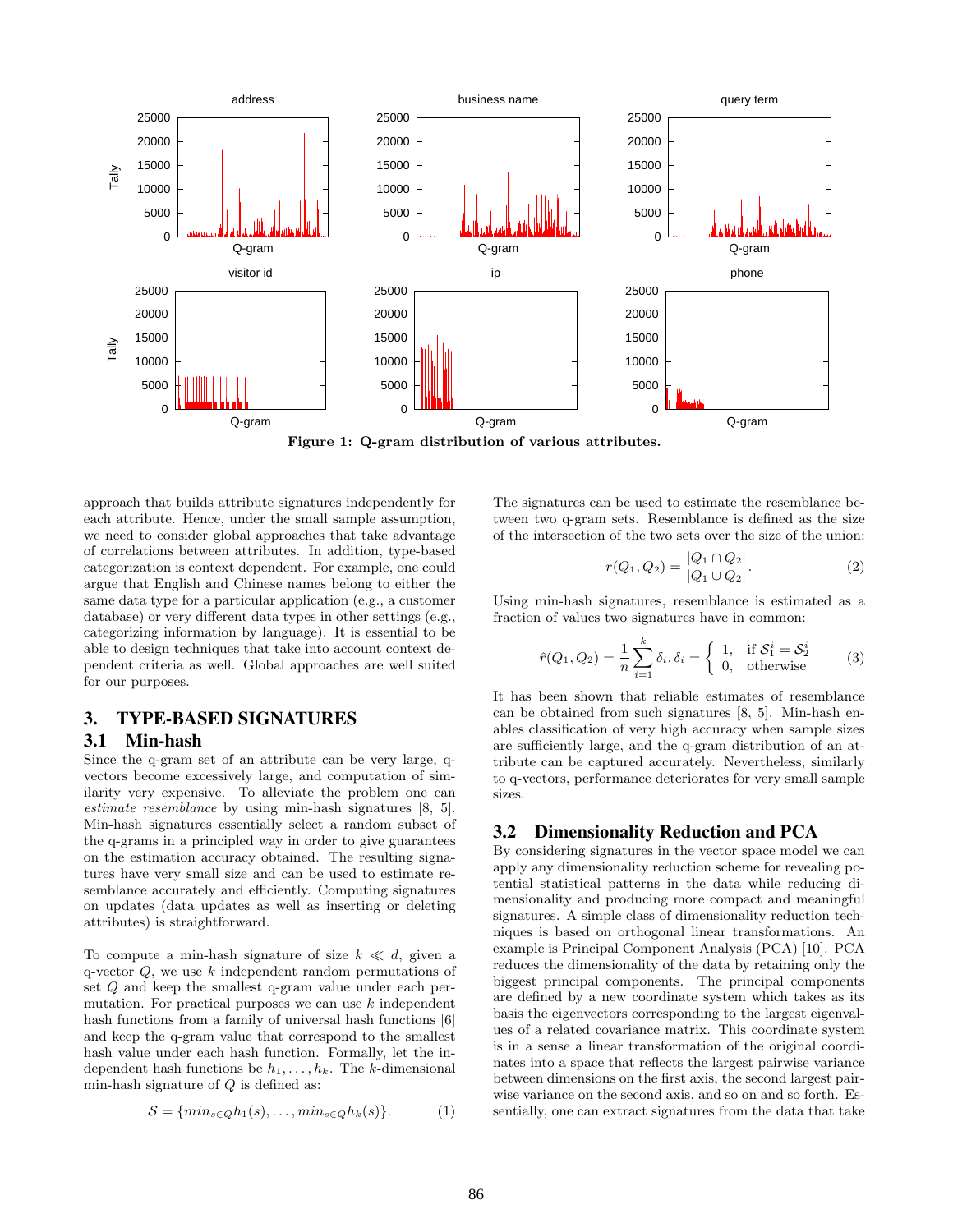into consideration correlations between the original dimensions. This is a departing point from local approaches that compute attribute signatures independently. By assuming a closed data space we can compute signatures that not only reflect similarities between attributes, but also dissimilarities and, in general, hidden data trends.

We use PCA to perform dimensionality reduction on the  $q$ -vector matrix  $X$ . Clearly, there are two dimensions over which we can perform dimensionality reduction. We would like to either express each attribute as a reduced set of qgram combinations, or represent q-gram membership into a reduced, uncorrelated set of attribute combinations. The first approach reduces the dimensionality of the q-gram space d, while the second approach reduces the dimensionality of the attribute space n.

For the first approach we use PCA as follows. First, the data in  $X$  is normalized by subtracting the column means from the data in order to center at zero. Then, the  $d \times d$ covariance (or correlation) matrix  $C = X'X$  is computed (where  $X'$  is the transpose of  $X$ ). The eigenvectors and eigenvalues of the covariance matrix are calculated, and the  $k$  eigenvectors corresponding to the  $k$  largest eigenvalues are selected. Denote the  $d \times k$  eigenvector matrix with V. The columns of V form the basis of the new coordinate system of reduced dimensionality. Now, we project the data contained in X to the new coordinate system by computing the  $n \times k$ matrix  $Z = XV$ . We take the rows of Z to be the type-based signatures of the attributes.

For the second approach, first we normalize the data in  $X$ once again and then compute the  $n \times n$  covariance matrix  $C = XX'$ . Then we compute the eigenvectors and eigenvalues of  $C$  and keep the  $k$  eigenvectors corresponding to the top-k eigenvalues. Denote the  $n \times k$  eigenvector matrix with  $V$ . Notice that one can use the rows of the covariance matrix C as type-based signatures for the attributes. Each row of C contains the covariances of a specific data attribute with all other attributes, in a sense representing an attribute with respect to its similarities and dissimilarities with other attributes. The covariances can be used in a sense to gauge the similarity of two distributions with respect to their similarities and differences across a variety of other distributions. Furthermore, we can project the  $n \times n$  covariance matrix onto the coordinate space defined by the eigenvector matrix  $V$ , to reduce the size of the matrix to its principal components. The resulting  $n \times k$  matrix  $Z = CV$ , gives the attribute signatures in the reduced space. We refer to this version of PCA as  $PCA<sup>T</sup>$  (for transpose). Further details about PCA are beyond the scope of this paper and can be found in [20]. Irrespective of how we compute the type-based signatures, we estimate type-based similarity with respect to the vector similarity of signatures. Any vector similarity/distance function can be used for that purpose. Examples include the Euclidean distance, cosine similarity, and Hellinger distance.

Essentially, PCA identifies the most prominent patterns, relationships among the original dimensions of the data by exposing the projections of the data with the greatest variance. The drawback of PCA is that first, computing the eigenvectors of the covariance matrix can be very expensive

depending on the size of  $n$  or  $d$ , and second, in order to handle data updates all signatures need to be recomputed. One possible way of handling new attributes is to use the existing eigenvectors to compute a signature, and postpone complete recomputation until a significant amount of the data changes.

#### 3.3 Soft-clustering and fuzzy c-means

Another approach for discovering underlying relationships in the data is clustering. In our application we would like to cluster attributes based on q-gram membership. Then, each attribute cluster represents a different data type. More specifically, we are interested in creating a signature for each attribute that conveys the probability of the attribute to belong to a particular data type. For that reason we focus our attention on soft-clustering algorithms, i.e., algorithms that allow data points to belong to multiple clusters with varying probabilities (as opposed to hard clustering techniques that associate each data point with only one cluster). A representative soft-clustering approach is fuzzy c-means [15].

Fuzzy c-means tries to assign each data point to multiple clusters with varying probabilities. The closer a point is to the centroid of a cluster, the larger the membership probability. The algorithm is initially given a target number of clusters k. Each data point is randomly assigned membership probabilities for each cluster. Let  $p_{ij}$  be the membership probability of attribute  $c_i$  to cluster j,  $t_j$  be the centroid of cluster *i*, and  $||\cdot||$  be any distance function. The centroids of the clusters are computed as the mean of all points weighted by the membership coefficients:

$$
t_j = \frac{\sum_{i=1}^{n} p_{ij}^m c_i}{\sum_{i=1}^{n} p_{ij}^m}, m \ge 1.
$$
 (4)

The algorithm follows an iterative procedure that tries to minimize an objective function based on any distance function that measures distance of points from the cluster centroids. In that respect the algorithm is very similar to kmeans, and converges to a local minimum, depending on the initial distribution of points into clusters [4]. The objective function minimized is:

$$
\sum_{i=1}^{n} \sum_{j=1}^{k} p_{ij}^{m} ||c_i - t_j||^2, m \ge 1.
$$
 (5)

After every iteration the algorithm recomputes the cluster centers using Equation (5), and membership probabilities using:

$$
p_{ij} = \frac{1}{\sum_{l=1}^{k} \left( \frac{||c_i - t_j||}{||c_i - t_k||} \right)^{\frac{2}{m-1}}}.
$$
\n(6)

Similar to PCA, when new attributes arrive, fuzzy c-means needs to be re-run to compute the new signatures. Contrary to PCA fuzzy c-means cannot assign temporary signatures to newly arriving attributes.

Let X be the  $n \times d$  data matrix. By giving X as input to fuzzy c-means the algorithm will return an  $n \times k$  softclustering matrix Z, where  $z_{ij}$  represents the probability of attribute i belonging to cluster j. We use the rows of  $Z$ as the attribute signatures. We expect attributes of similar data types to have similar cluster distributions. As before,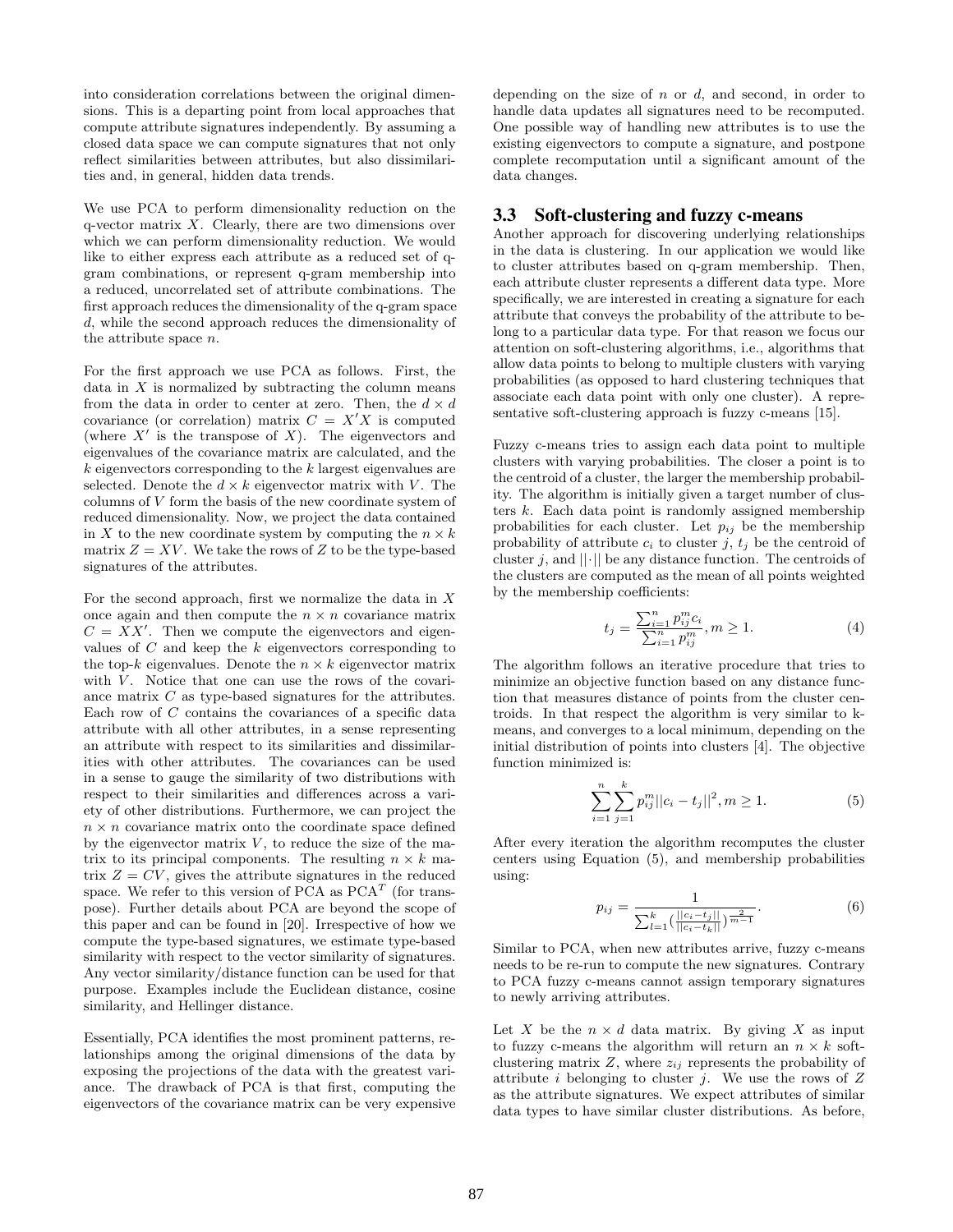we measure signature similarity using any vector similarity/distance function. We refer to this approach as FCM.

Alternatively, we can run fuzzy c-means on the transpose data matrix X'. The resulting  $d \times k$  soft-clustering matrix Z represents the membership probabilities of q-grams into clusters. Given the initial data matrix  $X$ , the projection  $Y = XZ$  yields an  $n \times k$  matrix Y that in every row contains the probabilities of an attribute consisting of a mixture of q-gram clusters, with respect to the q-grams contained in that attribute. We can use the rows of  $Y$  as the type-based signatures. We refer to this approach as  $\text{FCM}^T$ .

#### 3.4 Information bottleneck

The Information Bottleneck method (IB) [25] is a non-linear transformation approach that is related both to dimensionality reduction techniques and soft-clustering algorithms. Given the empirical joint distribution of two variables, the idea behind IB is to compress one variable (by creating clusters) in a way that best preserves mutual information. The mutual information is the *relative entropy* between a joint distribution of two variables and the product of the marginal distributions:

$$
I(X;Y) = \sum_{x \in X} \sum_{y \in Y} p(x,y) \log \frac{p(x,y)}{p(x)p(y)},
$$
 (7)

The entropy of a variable is a measure of uncertainty. For example, a fair coin has maximum entropy (50% heads or tails), while a Bernoulli trial with success rate  $p \in \{0, 1\}$ has zero entropy (no uncertainty). Mutual information measures the information that the two variables share, i.e., how much knowing one variable reduces the uncertainty about the other. If the two variables are independent, then knowing one does not give any information about the other.

In our case one variable is the data type of an attribute and the other variable is the distribution of q-grams for a particular data type. Let  $C$  be the set of attributes and  $Q$ the q-gram universe. We would like to compress  $C$  by producing clusters T, while preserving the mutual information  $I(T; Q)$  as much as possible. Without compression, where  $T = \{\{c_1\}, \ldots, \{c_n\}\}\,$  clearly  $I(T; Q) = I(C; Q)$ . IB tries to find an optimal clustering by minimizing the reduction of  $I(T; Q)$ , as non-trivial clusters are formed. Using IB we get a soft-clustering where each attribute is assigned membership probabilities in clusters of T. Since every attribute is now represented as a vector of cluster membership probabilities, where cluster selection is driven by information theoretic measures, we can use these vectors as our type-based signatures. We say that attributes with similar vectors (similar cluster membership probabilities) most probably belong to similar data types, as expressed by the mutual information between attributes and q-grams. Once again, any vector similarity/distance function can be used for that purpose.

An important step of the IB algorithm is the addition of background context. Background context is essential as it helps identify structures within the data which without the addition of background noise, would remain unnoticeable. Background context is added during the algorithm, and removed afterwards. Since data are represented as distributions, appropriate backgrounds are random distributions from the space of all distributions. Further technical details with respect to the addition of background noise, depending on the application at hand, appear in [11].

Similar to PCA, IB is a global strategy that considers both similarities and dissimilarities between the data. In that respect, by clustering the data it discovers underlying structure and correlations between attributes and q-grams. Notice that inherently IB considers context dependent criteria — the diversity of attributes that are input to the algorithm significantly affect the notion of similarity/dissimilarity between attributes. For example, given an attribute that represents phone numbers, attributes corresponding to names will appear more similar to each other than phone numbers. But in the absence of a field with phone numbers, attributes containing names might as well be very dissimilar to each other. Another strength of IB is that it can produce a softclustering with the addition of background noise. Essentially, background noise can provide the necessary context for exposing inherent similarities and dissimilarities in the data, depending on the application at hand. Further details about IB can be found in [25]. Similarly to PCA and fuzzy c-means, IB cannot handle incremental updates. When new attributes arrive all signatures need to be recomputed.

# 4. OPTIMIZATIONS

The advantages of using global approaches for constructing signatures are obvious, but clearly these techniques come at a cost of increased computation cost due to their exponential nature. Here, we present an optimization that can significantly reduce computation cost, while at the same time it can potentially improve accuracy. In the foregoing discussions we have not taken into consideration the semantic properties of the q-grams. The document frequency of qgrams can potentially play a significant role in computing appropriate type-based signatures. Consider, for example, an attribute containing HTML addresses, which will have a high occurrence of q-grams from the string 'http://', or a field of IP addresses that will have high occurrence of qgrams containing numerals and dots. The existence of such q-grams alone could be enough to positively identify the data type of an attribute. Intuitively, a good type-based signature should give importance to the most frequent qgrams. For that purpose we can assign weights to q-grams, and use those weights when computing signatures. Assume that the weight of a q-gram is the Inverse Document Frequency (idf), i.e., the inverse of the number of times the q-gram appears in a given attribute (we compute q-gram idfs on a per attribute basis). Idf weights follow a Zipfian distribution with the vast majority of the q-grams having high idf and a very small minority having very low idf. The biggest advantage of restricting processing only to low idf q-grams is that by drastically reducing the input space, the algorithms become considerably faster. In addition, as was evident by our experimental evaluation, restricting the input space to the low idf q-grams helps improve accuracy by focusing on more informative q-grams, and reduce the inevitable noise present in the very high dimensional q-gram space. One could claim that the set of high idf q-grams (the rarest q-grams) could also be a good type-based signature for particular data types. This is actually true and reflected in the fact that the q-gram distribution as a whole proves to be a good classifier. Notice that the high idf q-grams essentially comprise almost 100% of the q-grams (but with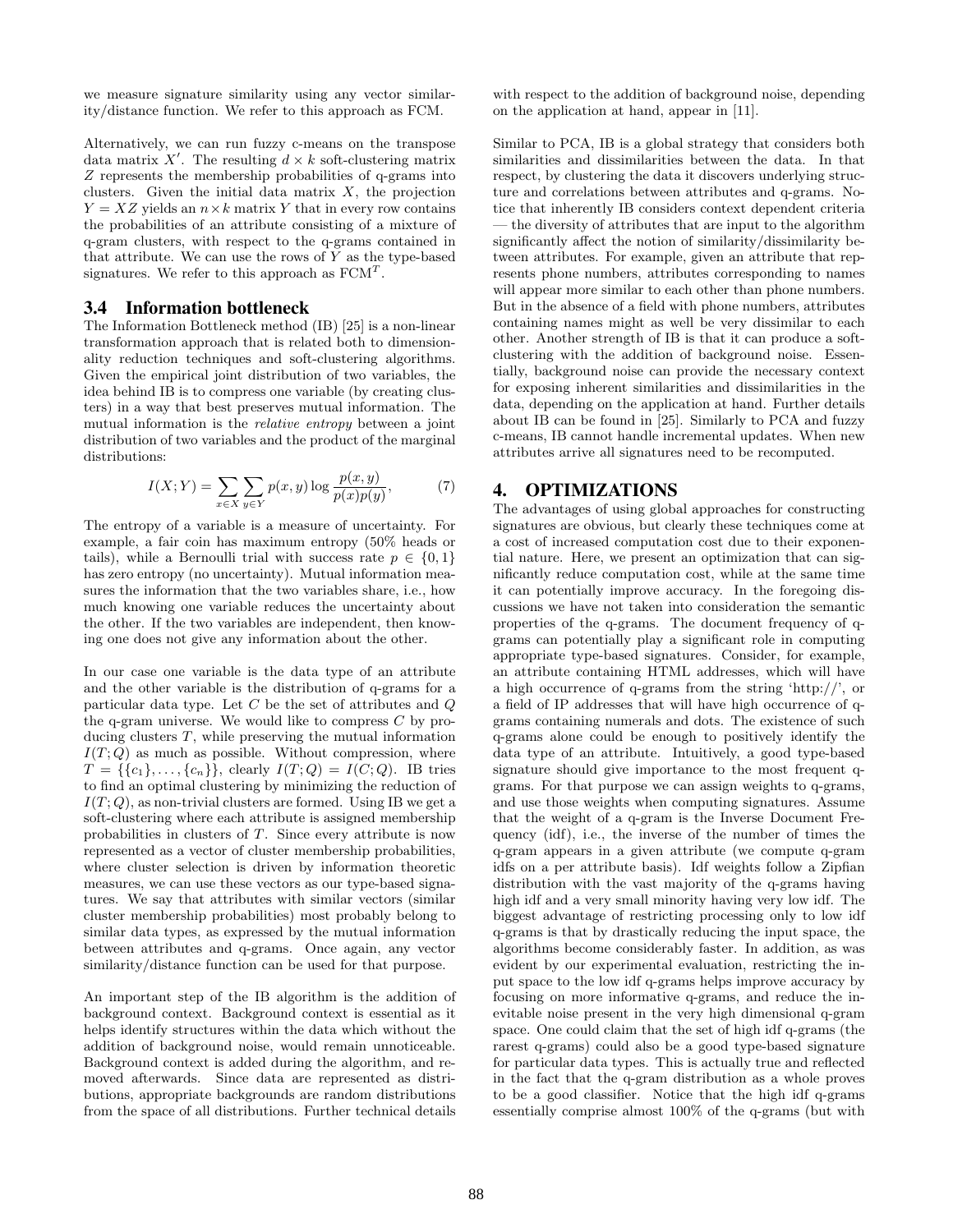

Figure 2: On the left, a  $25 \times 25$  baseline matrix with 100% similarity between all pairs of attributes belonging to the 5 data types. On the right, a similarity matrix constructed using min-hash.

very low frequency). The problem with high idf signatures is that they are not robust under small sample sizes and random projections, since it is almost impossible to consistently capture the underlying q-gram distribution of a data type, given a number of attributes of a particular data type that contain highly varied data, and hence highly diverse high idf q-gram sets.

#### 5. EXPERIMENTAL EVALUATION

#### 5.1 Setup

For our experimental evaluation we used an Intel Xeon CPU 3.20GHz with 4 GB of RAM, running Windows Server 2003. All code was written in  $C++$  and compiled both with  $g++$ and VC++. We use two real datasets, the DBLP citation database [23] and the business listings (BL) from Yellow-Pages.com [1]. From the DBLP database we compiled 20 attributes containing 1000 author names each, from 5 classes of names: Chinese, Japanese, Greek, French and German. From the BL database we compiled 500 attributes containing 100000 entries each, from 5 different classes: business names, query terms, addresses, phones, and IP addresses. The two datasets are fundamentally different, since one contains only data from one basic data type (first and last names), while the other is more diverse, containing various unrelated fields.

We extracted random samples of various sizes from all columns and created signatures using the representative techniques discussed herein. For all experiments involving samples, we extract 10 independent random samples and report averages over 10 runs. Since the datasets are pre-labeled, we assume that the expected classification of columns into data types forms perfect clusters, assigning 100% similarity between all pairs of attributes from the same type. We represent the perfect expected answer using a baseline square matrix that has 100% similarity on its diagonal, for all combinations of attributes belonging to the same class (e.g., a baseline matrix of 25 attributes with 5 attributes from each class is shown in Figure 2). Then, using the attribute signatures, we compute pairwise similarities between all attributes and create a similar square matrix. We measure the accuracy of a particular signature scheme as the similarity of the computed square matrix with the baseline matrix. The similarity between the two matrices is computed using cosine similarity.

For our evaluation we vary a number of parameters. First, we vary the size of the sample drawn from each attribute, from 100% down to 1% of each column. Second, we vary the set of q-grams we consider when building the signatures. We use all q-grams extracted from the samples and only the low idf q-grams (the idf being computed as the inverse of the total number of times a q-gram appears in a particular attribute sample). In all cases, the low idf q-grams are defined as the bottom 10% q-grams when sorted by idf. We also vary the size of signatures produced, as the number of coefficients per signature. The q-vector size is the total number of distinct q-grams per sample (assuming that the q-vector matrix  $X$  is stored as a sparse matrix), which, depending on the size of the sample, can vary from a few hundred qgrams up to a few thousand (depending also on the data type of the attribute). The reduced size signatures we produce have size from 5 up to 20 coefficients, depending on the algorithm used. For  $PCA^T$  and IB the upper limit on the number of coefficients is the total number of attributes (where no dimensionality reduction is performed for  $PCA<sup>T</sup>$ , and every attribute forms its own cluster for IB). Finally, we also vary the similarity function used, and report results using the Euclidean distance, cosine similarity and set resemblance where appropriate. All in all, we compute seven signatures per attribute sample: q-vector, min-hash, PCA and  $PCA<sup>T</sup>$ , FCM and  $FCM<sup>T</sup>$ , and IB.

# 5.2 DBLP

Table 1 lists the classification accuracy of all signature techniques with respect to sample size, using all distance measures and signatures with 10 coefficients (except for q-vector that has size equal to the size of the q-gram universe by construction; e.g., 6133 coefficients for 100% sample). The distinct number of q-grams d contained in the sample universe is shown in parentheses in the table. The data for cosine similarity only are also plotted in Figures 4 and 5. As already mentioned, q-vectors and min-hash, by capturing the q-gram distribution accurately, work fairly well for large samples but deteriorate for very small samples. Not surprisingly, the accuracy of min-hash improves drastically when only the low idf q-grams per attribute are used to create the signatures. Since min-hash is a random projection approach, it benefits from reducing the input space to more informative q-grams. Still, for small samples, accuracy does not exceed 80%. The q-vector is unaffected by the set of q-grams used and performs better than min-hash, but has very large size. The average size of the q-vector matrix in a sparse representation for various sample sizes is shown in Figure 3. In comparison, the reduced signature matrix is at most  $20 \times 20 = 400$  coefficients, which is smaller than the sparse q-vector matrix in all cases.

PCA performance is similar to that of min-hash. On the other hand,  $PCA<sup>T</sup>$  has very high accuracy for Euclidean distance and cosine similarity, irrespective of the sample size. Notice that pruning the q-gram space to the low idf q-grams does not affect classification accuracy. Nevertheless, as we will see shortly, it helps reduce processing cost significantly.  $PCA<sup>T</sup>$  computes signatures based on the covariance matrix of the transpose co-occurrence matrix, where each signature is a projection of the covariances of an attribute with all other attributes. Clearly, this signature seems to capture similarity and dissimilarity between attributes very accurately.

FCM and  $FCM<sup>T</sup>$  do not give accurate results for signatures with 10 coefficients and small sample sizes. It is actually the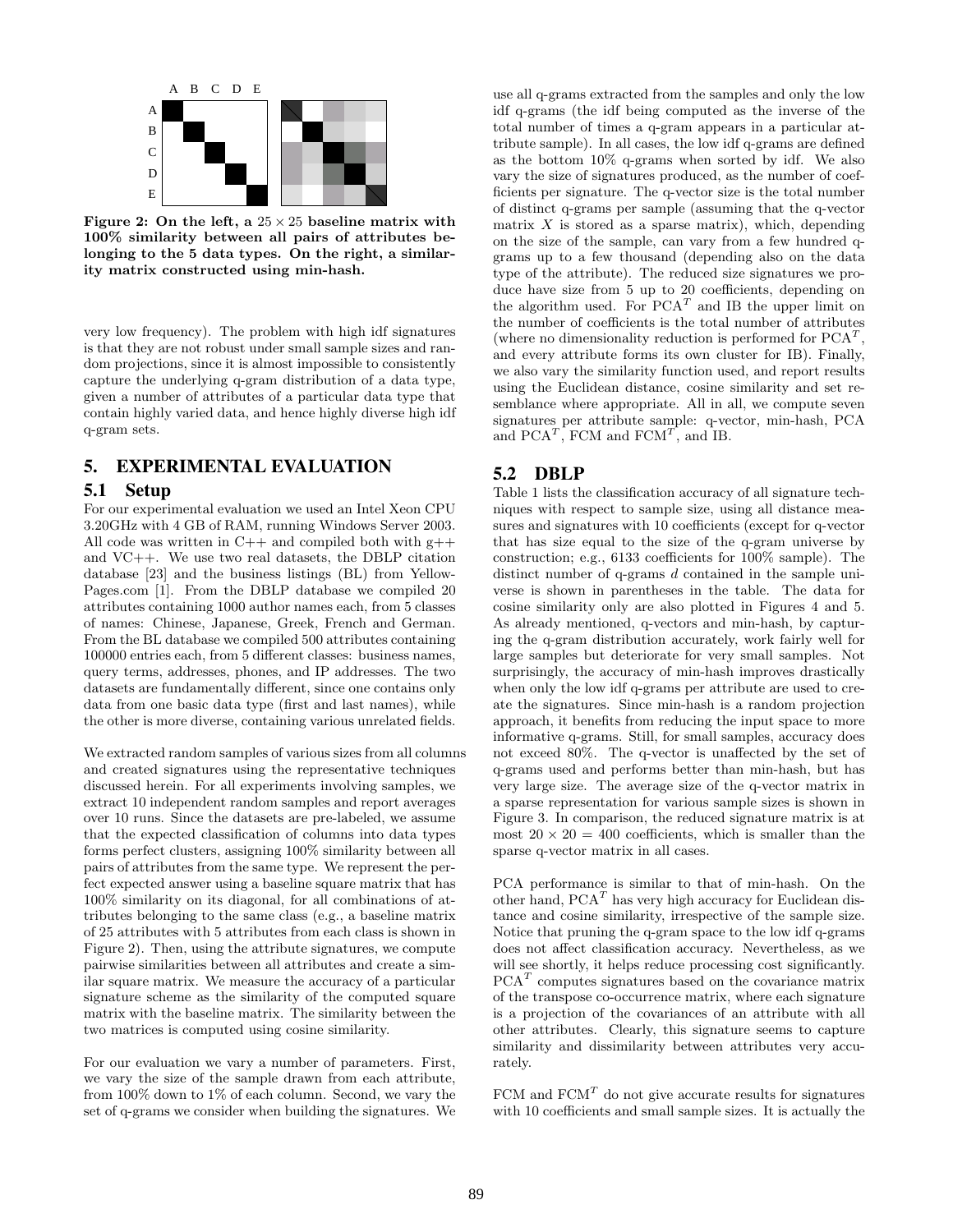

Figure 3: DBLP: Average size of the q-vector matrix for various sample sizes.



Figure 4: DBLP: Accuracy versus sample size (cosine similarity; all q-grams)

case that FCM appears to be sensitive to the target number of clusters  $k$  used (10 in this case). The closer the number of cluster is to the true number of data type attributes, the better the performance of the algorithm. Nevertheless, since we assume that the number of data types is initially unknown, this is a big disadvantage associated with this type of clustering algorithms.

Finally, we can see that IB is virtually unaffected by the reduction in the sample size, giving excellent accuracy across all metrics and exhibiting very stable behaviour. Notice that the DBLP dataset can be considered a fairly difficult dataset for classification purposes, since all the attributes essentially represent similar information. The good behaviour of IB can be attributed to the fact that it is tailored to preserve as much mutual information as possible when populating the soft-clusters. Notice also that considering only low idf q-grams has a positive impact on accuracy.

Table 2 shows the cost of constructing the signatures for varying sample sizes. The times reported here do not include the time it takes to extract the q-grams and create the  $20 \times 6133$  q-vector matrix that is the input to the algorithms. This time is reported as the q-vector time in the table, for completeness. Naturally, signature computation becomes faster as the sample size becomes smaller. PCA is very expensive for the 100% sample since it has to work with a very large  $6133 \times 6133$  covariance matrix. Similarly,  $FCM<sup>T</sup>$  suffers since it has to cluster a very large number of data points. On the other hand  $PCA<sup>T</sup>$  (which uses a  $20 \times 20$ 



Figure 5: DBLP: Accuracy versus sample size (cosine similarity; low idf q-grams)



Figure 6: DBLP: Accuracy versus signature size (cosine similarity; all q-grams)

covariance matrix) is by far the fastest algorithm. IB is significantly slower than  $PCA<sup>T</sup>$ , but as fast as other algorithms and more stable and accurate.

Finally, Table 3 shows the accuracy of the signatures as a function of signature size, for  $1\%$  samples. The same results for cosine similarity are also plotted in Figures 6 and 7. There are three interesting observations here. First, for min-hash, PCA,  $PCA<sup>T</sup>$ , FCM and  $FCM<sup>T</sup>$  the size of the signature has no impact on performance for small samples. Second, the performance of IB improves as the signature size increases. Third, focusing on low idf q-grams does not affect accuracy, while it has a significant, positive impact on performance.

#### 5.3 BL

We turn our attention to a fundamentally different dataset that contains a large number of unrelated attributes. For these experiments we use 25 attributes of 5 main classes. Every attribute contains 100000 strings. Once again, we average over 10 independent runs. Table 4 shows the classification accuracy of various signatures with respect to sample size. We show only the most efficient algorithms, since due to the larger size of this dataset  $(d = 8731$  for 100% samples) PCA and  $FCM<sup>T</sup>$  did not terminate in a reasonable time.

We observe here that the accuracy of all algorithms deteriorates sharply with decreasing sample sizes when all q-grams are considered. On the other hand, when we construct signa-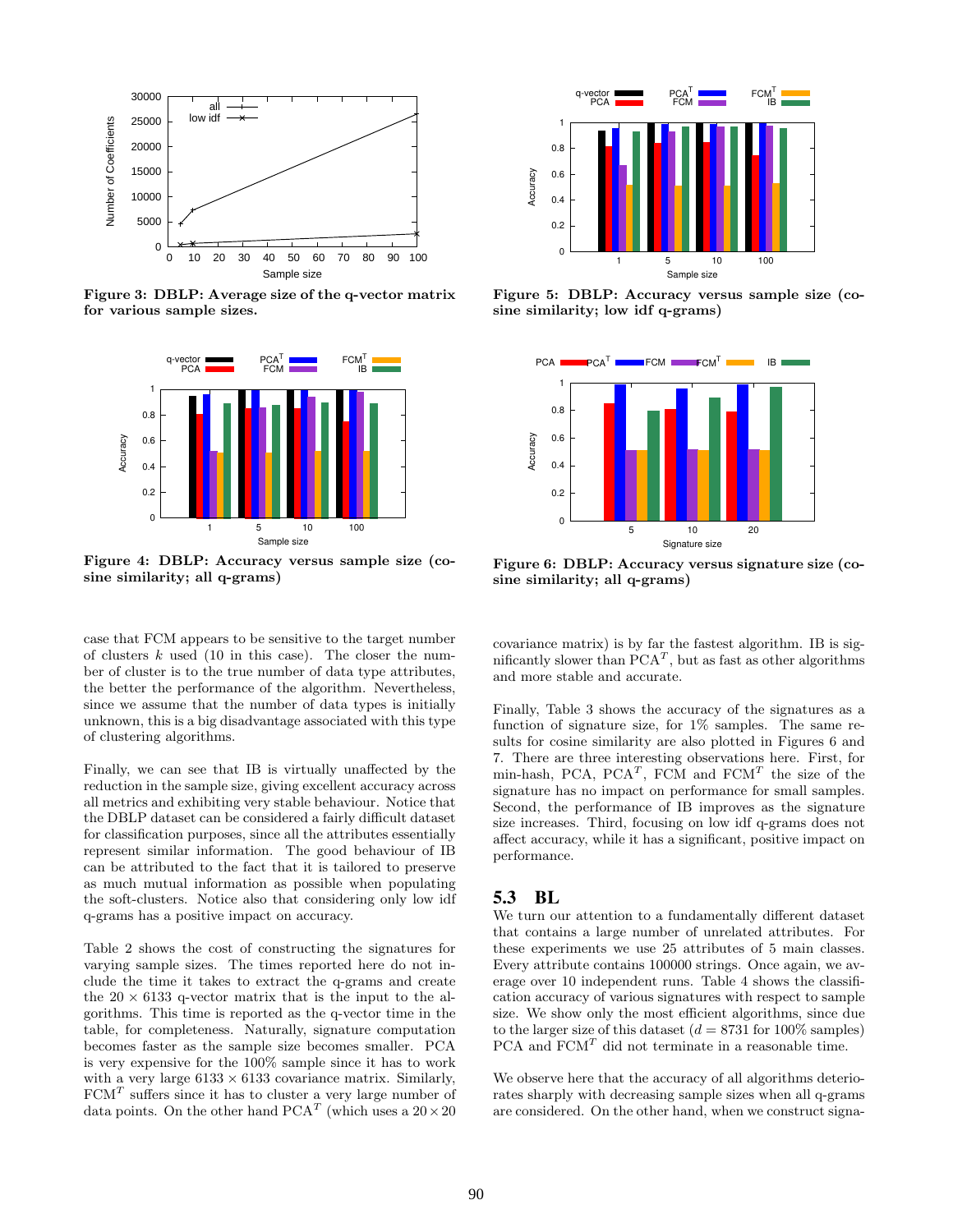|         |        |             |              | q-vector min-hash PCA $PCAT$ FCM |                          |                          |                      | $\text{FCM}^T$ | IB             |
|---------|--------|-------------|--------------|----------------------------------|--------------------------|--------------------------|----------------------|----------------|----------------|
| q-grams | size   | measure     |              |                                  |                          |                          |                      |                |                |
| all     | 100%   | Euclid      | 0.89         |                                  | 0.78                     | $\overline{1}$           | 0.89                 | 0.83           | 0.89           |
| (6133)  |        | cosine      | 0.99         |                                  | 0.75                     | 1                        | 0.98                 | 0.52           | 0.89           |
|         |        | resemblance | 0.84         | 0.81                             |                          |                          | $\sim$ $^{-1}$       |                | $\sim$ $-$     |
| (2832)  | $10\%$ | Euclid      | 0.87         |                                  | 0.88                     | 0.99                     | 0.80                 | 0.74           | 0.90           |
|         |        | cosine      | 1            |                                  | 0.85                     | 1                        | 0.94                 | 0.52           | 0.90           |
|         |        | resemblance | 0.79         | 0.76                             | $\sim$                   |                          | $\sim$ $-$           | $\sim$ $-$     | $\sim$ $-$     |
| (2117)  | $5\%$  | Euclid      | 0.86         |                                  | 0.87                     | 0.99                     | 0.79                 | 0.71           | 0.90           |
|         |        | cosine      | 0.99         |                                  | 0.85                     | <sup>1</sup>             | 0.86                 | 0.51           | 0.88           |
|         |        | resemblance | 0.75         | 0.71                             | $\sim$ $^{-1}$           | $\overline{\phantom{a}}$ | $\sim 100$ m $^{-1}$ | $\sim$ $-$     | $\sim$ $ \sim$ |
| (876)   | $1\%$  | Euclid      | 0.81         |                                  | 0.83                     | 0.91                     | 0.74                 | 0.68           | 0.90           |
|         |        | cosine      | 0.95         |                                  | 0.81                     | 0.96                     | 0.52                 | 0.51           | 0.89           |
|         |        | resemblance | 0.64         | 0.66                             | $\sim$                   |                          | $\sim$ .             |                | $\sim$ $-$     |
| low idf | 100%   | Euclid      | 0.89         | $\blacksquare$                   | 0.78                     | $\mathbf{1}$             | 0.89                 | 0.81           | 0.95           |
| (745)   |        | cosine      | $\mathbf{1}$ |                                  | 0.75                     | $\mathbf{1}$             | 0.98                 | 0.53           | 0.96           |
|         |        | resemblance | 0.97         | 0.95                             |                          |                          | $\sim$ $-$           |                |                |
| (308)   | $10\%$ | Euclid      | 0.87         |                                  | 0.88                     | 0.99                     | 0.84                 | 0.74           | 0.97           |
|         |        | cosine      | <sup>1</sup> |                                  | 0.85                     | 0.99                     | 0.97                 | 0.51           | 0.97           |
|         |        | resemblance | 0.92         | 0.91                             | $\sim$                   | $\sim$                   | $\sim 10^{-10}$      |                | $\sim$ $-$     |
| (226)   | $5\%$  | Euclid      | 0.85         |                                  | 0.87                     | 0.99                     | 0.79                 | 0.70           | 0.96           |
|         |        | cosine      | $\mathbf{1}$ |                                  | 0.84                     | 0.99                     | 0.93                 | 0.51           | 0.97           |
|         |        | resemblance | 0.89         | 0.86                             | $\sim$                   | $\sim$ $-$               | $\sim$               |                | $\sim$         |
| (75)    | $1\%$  | Euclid      | 0.78         |                                  | 0.81                     | 0.95                     | 0.57                 | 0.66           | 0.93           |
|         |        | cosine      | 0.94         |                                  | 0.82                     | 0.96                     | 0.67                 | 0.52           | 0.93           |
|         |        | resemblance | 0.84         | 0.79                             | $\overline{\phantom{a}}$ |                          |                      |                |                |

Table 1: DBLP: Accuracy vs sample size (signature size: 10).

Table 2: DBLP: Construction cost (secs) vs sample size (signature size: 10). q-vector min-hash PCA  $PCA$   $PCA$ <sup>T</sup>  $FCM$   $FCM$ <sup>T</sup> IB

| q-grams | size    |      |      |        |      |       |        |      |
|---------|---------|------|------|--------|------|-------|--------|------|
| all     | 100%    | 2.84 | 0.02 | 23271  | 0.25 | 12.56 | 108.88 | 9.67 |
|         | $10\%$  | 0.58 | 0.02 | 505.35 | 0.08 | 3.14  | 25.37  | 6.05 |
|         | $5\%$   | 0.36 | 0.02 | 175.86 | 0.05 | 5.39  | 1.86   | 4.86 |
|         | $1\%$   | 0.10 | 0.02 | 8.97   | 0.03 | 0.36  | 0.61   | 2.17 |
| low idf | $100\%$ | 0.13 | 0.02 | 10.22  | 0.03 | 1.49  | 8.11   | 1.17 |
|         | 10%     | 0.05 | 0.02 | 0.39   | 0.02 | 0.77  | 0.59   | 0.53 |
|         | $5\%$   | 0.03 | 0.02 | 0.14   | 0.02 | 0.69  | 0.38   | 0.41 |
|         | $1\%$   | 0.01 | 0.02 | 0.02   | 0.02 | 0.22  | 0.08   | 0.14 |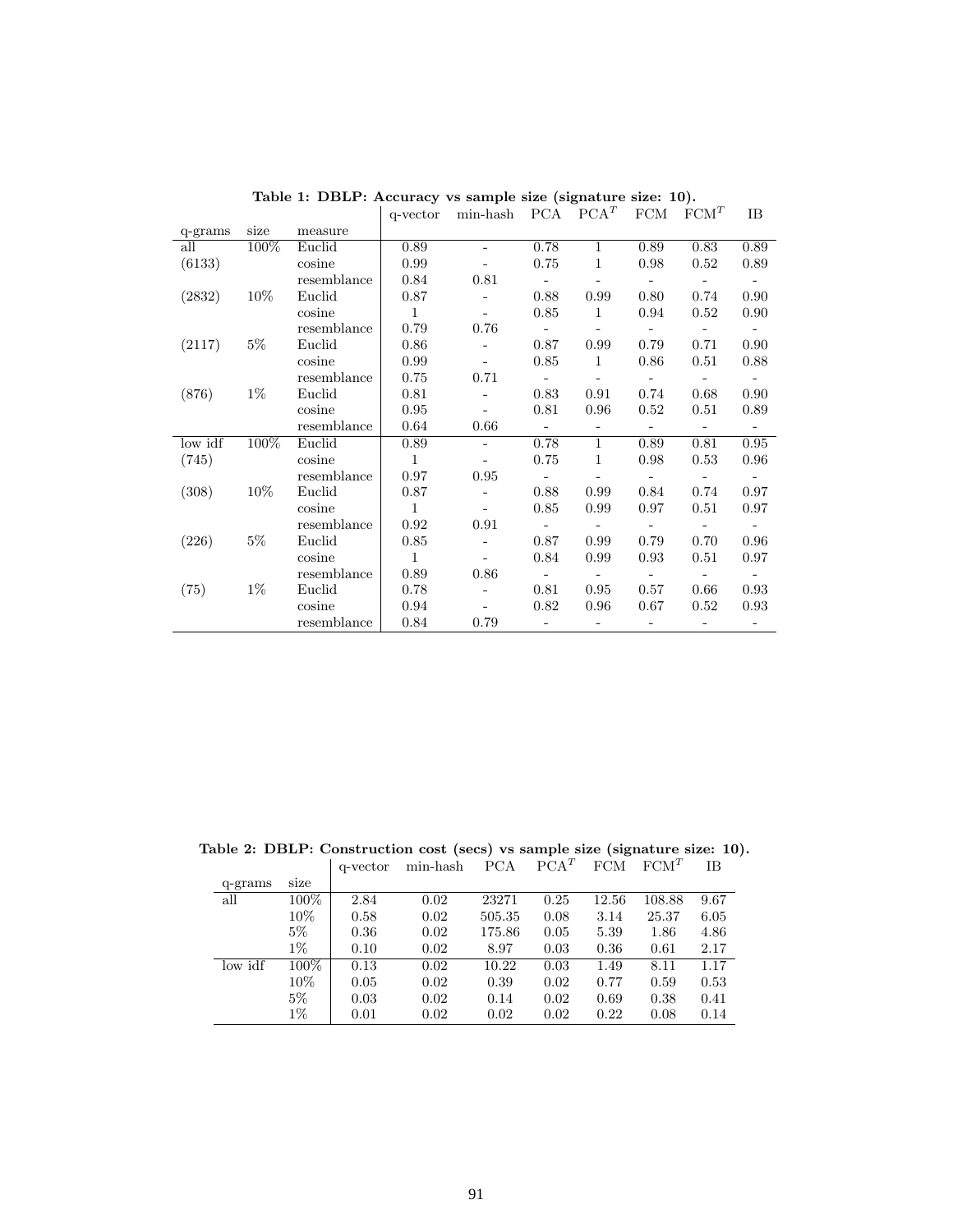| q-grams | size           | measure     |      |                          |                          |      |      |      |
|---------|----------------|-------------|------|--------------------------|--------------------------|------|------|------|
| all     | $\overline{5}$ | Euclid      |      | 0.88                     | 0.98                     | 0.78 | 0.68 | 0.82 |
|         |                | cosine      |      | 0.85                     | 0.99                     | 0.51 | 0.51 | 0.80 |
|         |                | resemblance | 0.62 | $\overline{\phantom{a}}$ | $\overline{\phantom{a}}$ |      |      |      |
|         | 10             | Euclid      |      | 0.83                     | 0.91                     | 0.74 | 0.68 | 0.90 |
|         |                | cosine      |      | 0.81                     | 0.96                     | 0.52 | 0.51 | 0.89 |
|         |                | resemblance | 0.66 | $\overline{\phantom{a}}$ | $\overline{\phantom{m}}$ |      |      |      |
|         | 20             | Euclid      |      | 0.81                     | 0.88                     | 0.81 | 0.68 | 0.90 |
|         |                | cosine      |      | 0.79                     | 0.99                     | 0.52 | 0.51 | 0.97 |
|         |                | resemblance | 0.64 | $\qquad \qquad -$        |                          |      |      |      |
| low idf | $\overline{5}$ | Euclid      |      | 0.82                     | 0.99                     | 0.79 | 0.66 | 0.83 |
|         |                | cosine      |      | 0.83                     | 0.98                     | 0.73 | 0.51 | 0.83 |
|         |                | resemblance | 0.79 |                          | $\overline{\phantom{a}}$ |      |      |      |
|         | 10             | Euclid      |      | 0.81                     | 0.95                     | 0.57 | 0.66 | 0.93 |
|         |                | cosine      |      | 0.82                     | 0.96                     | 0.67 | 0.52 | 0.93 |
|         |                | resemblance | 0.79 |                          | $\overline{\phantom{m}}$ |      |      |      |
|         | 20             | Euclid      |      | 0.80                     | 0.95                     | 0.58 | 0.66 | 0.86 |
|         |                | cosine      |      | 0.82                     | 0.96                     | 0.52 | 0.51 | 0.95 |
|         |                | resemblance | 0.83 |                          |                          |      |      |      |

Table 3: DBLP: Accuracy vs signature size (sample size: 1%).  $\mid$ min-hash PCA  $\mathsf{PCA}^T$  FCM  $\mathsf{FCM}^T$ IB



Figure 7: DBLP: Accuracy versus signature size (cosine similarity; low idf q-grams)

tures based only on the low idf q-grams, q-vector, min-hash and FCM have the same behaviour, but PCA and IB exhibit much smaller deterioration, with more than 84% accuracy in all cases.

Table 5 shows the signature construction cost as a function of sample size. Notice that concentrating on low idf q-grams only reduces costs drastically, while it also helps improve accuracy. Table 6 shows the accuracy of all signatures as a function of signature size. In this case, the bigger the signature size the better the performance, for all algorithms.

Finally, Table 7 presents a scaling experiment for increasing number of attributes. The signature size used is 10 coefficients and the sample size is 0.1%. We show scaling behaviour both for all and low idf q-grams. As expected, we can observe the exponential nature of the dimensionality reduction and clustering algorithms. Nevertheless,  $PCA<sup>T</sup>$ , FCM and IB scale much better than PCA (which did not terminate in a reasonable amount of time for more than 100 attributes) and  $FCM<sup>T</sup>$ . Finally, by using only low idf q-grams we can see that the algorithms scale much better

for a large number of attributes, even on a low-end standalone server. FCM's performance exhibits some unexpected behaviour for low idf q-grams and 500 attributes. The algorithm requires a very large number of iterations to converge in this case on average.

# 5.4 Remarks

 $PCA<sup>T</sup>$  gives excellent results and is fast to compute for small  $n$ , and when using low idf q-grams only. IB gives comparable results in all cases, especially for small sample sizes. The exponential nature of these algorithms becomes evident when scaling to large number of attributes, but restricting the input space only to low idf q-grams helps reduce the cost substantially and helps improve accuracy. Neither of these algorithms can handle incremental updates, although  $PCA<sup>T</sup>$  can compute outdated signatures for newly arriving attributes and delay recomputation until a significant amount of the data changes. When large samples are available, min-hash signatures will work fairly well in practice, they are fast to compute and support incremental updates.

# 6. RELATED WORK

Database research has explored a variety of issues related to data cleaning in general, including finding duplicate values, record linkage [16, 18, 24], schema mapping [14, 7, 21], and finding primary keys and functional dependencies [19]. Work on schema matching is particularly relevant to our problem, since finding the data type of an attribute can be thought of as an instance of attribute matching. To the best of our knowledge, no techniques in schema matching literature have considered using the q-gram distribution to identify related fields. Existing work uses three primary approaches: 1. the presence of common data values; 2. existing schema information, meta-data, and available domain knowledge; 3. basic statistics over the data population, like averages and quantiles, which might work well for numerical data but will fail to give reasonable results for categorical data (like IP addresses), or for string values (like business listings). The first work to consider using data types in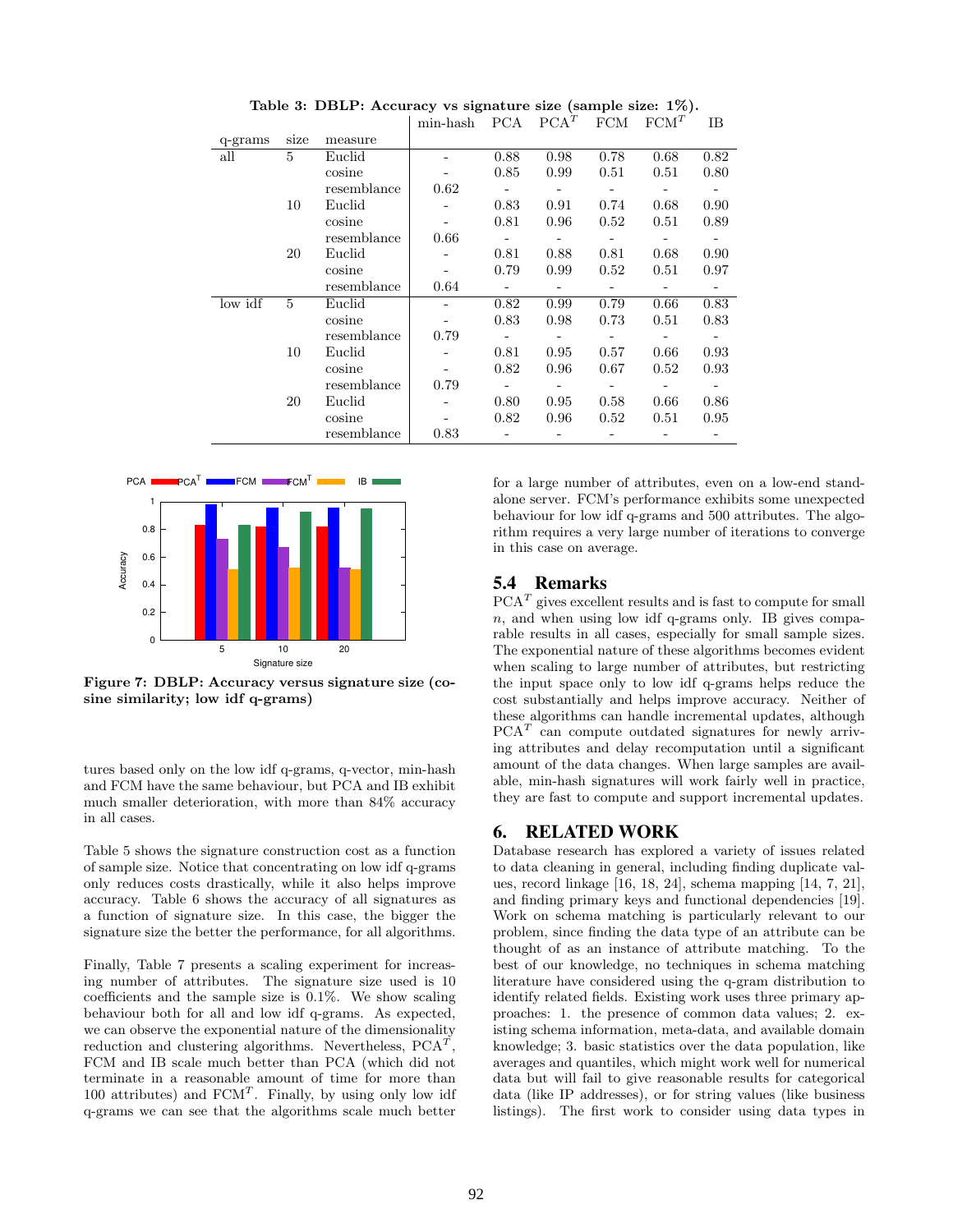|         |          |             | q-vector | min-hash | PCA <sup>T</sup> | <b>FCM</b> | IB   |
|---------|----------|-------------|----------|----------|------------------|------------|------|
| q-grams | size     | measure     |          |          |                  |            |      |
| all     | $1\%$    | Euclid      | 0.85     |          | 0.98             | 0.91       | 0.86 |
| (8731)  |          | cosine      | 0.97     |          | 0.98             | 0.96       | 0.86 |
|         |          | resemblance | 0.86     | 0.84     |                  |            |      |
| (6291)  | $0.1\%$  | Euclid      | 0.77     |          | 0.92             | 0.59       | 0.74 |
|         |          | cosine      | 0.96     |          | 0.96             | 0.47       | 0.70 |
|         |          | resemblance | 0.83     | 0.80     |                  |            |      |
| (2283)  | 0.01%    | Euclid      | 0.57     |          | 0.72             | 0.64       | 0.70 |
|         |          | cosine      | 0.74     |          | 0.91             | 0.45       | 0.54 |
|         |          | resemblance | 0.58     | 0.58     |                  |            |      |
| low idf | $1\%$    | Euclid      | 0.86     |          | 0.98             | 0.91       | 0.95 |
| (1693)  |          | cosine      | 0.99     |          | 0.98             | 0.98       | 0.95 |
|         |          | resemblance | 0.92     | 0.89     |                  |            |      |
| (1210)  | $0.1\%$  | Euclid      | 0.79     |          | 0.94             | 0.60       | 0.94 |
|         |          | cosine      | 0.96     |          | 0.96             | 0.56       | 0.94 |
|         |          | resemblance | 0.80     | 0.79     |                  |            |      |
| (230)   | $0.01\%$ | Euclid      | 0.59     |          | 0.85             | 0.65       | 0.89 |
|         |          | cosine      | 0.71     |          | 0.84             | 0.45       | 0.89 |
|         |          | resemblance | 0.61     | 0.60     |                  |            |      |

Table 4: BL: Accuracy vs sample size (signature size: 10).

Table 5: BL: Construction cost (secs) vs sample size (signature size: 10).  $min\text{-}hash$   $PCA<sup>T</sup>$   $FCM$  IB

|                         |         | ****** ******* | .    |       |       |
|-------------------------|---------|----------------|------|-------|-------|
| q-grams                 | size    |                |      |       |       |
| $\overline{\text{all}}$ | $1\%$   | 0.04           | 0.55 | 22.61 | 19.39 |
|                         | $0.1\%$ | 0.02           | 0.29 | 8.05  | 12.74 |
|                         | 0.01%   | 0.02           | 0.06 | 1.52  | 1.97  |
| low idf                 | $1\%$   | 0.02           | 0.06 | 3.69  | 3.11  |
|                         | $0.1\%$ | 0.02           | 0.04 | 3.28  | 2.81  |
|                         | 0.01%   | 0.02           | 0.02 | 0.21  | 0.60  |
|                         |         |                |      |       |       |

Table 6: BL: Accuracy vs signature size (sample size: 0.1%). min-hash  $PCA^T$  FCM IB

|           |      |             | ппп-пам | T UA | T U.VI | ΙD   |
|-----------|------|-------------|---------|------|--------|------|
| q-grams   | size | measure     |         |      |        |      |
| all       | 5    | Euclid      |         | 0.98 | 0.59   | 0.65 |
|           |      | cosine      |         | 0.99 | 0.47   | 0.63 |
|           |      | resemblance | 0.76    |      |        |      |
|           | 10   | Euclid      |         | 0.92 | 0.59   | 0.74 |
|           |      | cosine      |         | 0.96 | 0.47   | 0.70 |
|           |      | resemblance | 0.80    |      |        |      |
|           | 20   | Euclid      |         | 0.91 | 0.54   | 0.73 |
|           |      | cosine      |         | 0.95 | 0.47   | 0.71 |
|           |      | resemblance | 0.83    |      |        |      |
| $low$ idf | 5    | Euclid      |         | 0.99 | 0.68   | 0.77 |
|           |      | cosine      |         | 0.98 | 0.57   | 0.76 |
|           |      | resemblance | 0.76    |      |        |      |
|           | 10   | Euclid      |         | 0.94 | 0.60   | 0.94 |
|           |      | cosine      |         | 0.96 | 0.56   | 0.94 |
|           |      | resemblance | 0.79    |      |        |      |
|           | 20   | Euclid      |         | 0.93 | 0.45   | 0.93 |
|           |      | cosine      |         | 0.95 | 0.47   | 1    |
|           |      | resemblance | 0.80    |      |        |      |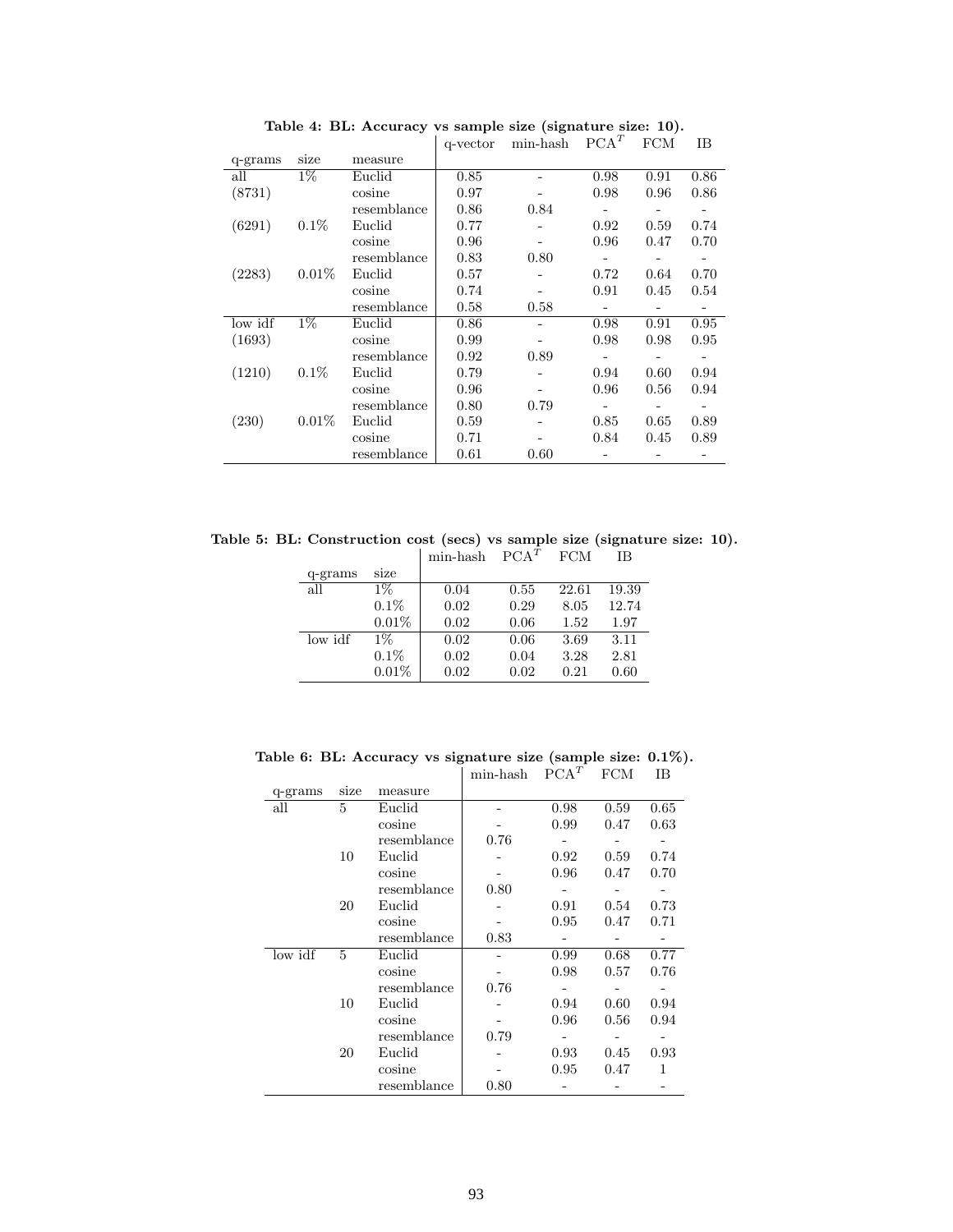| q-grams | attributes |      |                          |        |        |         |        |
|---------|------------|------|--------------------------|--------|--------|---------|--------|
| all     | 100        | 0.06 | 68199.4                  | 3.72   | 32.31  | 50.02   | 18.58  |
|         | 200        | 0.11 | $\overline{\phantom{0}}$ | 15.89  | 71.33  | 53.02   | 52.52  |
|         | 300        | 0.13 | $\overline{\phantom{0}}$ | 36.84  | 95.62  | 76.22   | 96.06  |
|         | 400        | 0.17 |                          | 68.91  | 131.45 | 1183.38 | 126.30 |
|         | 500        | 0.20 | $\overline{\phantom{a}}$ | 118.45 | 144.42 | 2143.85 | 141.17 |
| low idf | 100        | 0.02 | 598.45                   | 0.42   | 9.42   | 9.61    | 6.03   |
|         | 200        | 0.03 | 3158.37                  | 4.00   | 27.03  | 24.59   | 17.17  |
|         | 300        | 0.03 |                          | 8.74   | 46.88  | 47.72   | 31.02  |
|         | 400        | 0.05 |                          | 24.91  | 73.50  | 65.81   | 32.83  |
|         | 500        | 0.08 |                          | 41.78  | 321.56 | 100.39  | 58.55  |

Table 7: BL: Construction cost (secs) vs number of attributes (signature size: 10, sample size 0.1%).  $\parallel$  min-hash PCA PCA<sup>T</sup> FCM FCM<sup>T</sup> IB

a schema matching context is [12], where the authors construct signatures for validating rather than inferring schema matches. That work concentrates on information theoretic principles only (using IB). In the present work we consider a wider range of approaches. In that respect, the techniques presented here could prove useful in schema matching applications, and exploring this direction is left as future work.

Even though the focus has not been on type-based categorization of attributes, the problem of identifying fields containing similar data has been tackled before. In [13] the authors deal with databases that get disordered over time making it hard to understand the structure and the data contained therein. Disorder arises due to incomplete or missing documentation and meta-data, incremental changes to the database to model new structure, integration of multiple heterogeneous data sources, or simply lack of effort to correctly model the input data. The authors propose a data mining tool called Bellman for mining the structure of the database. They build various statistical summaries for determining keys in a table, finding heterogenous tables, finding (approximate) join paths between fields of different tables, and finding for the set of values of a given field another field that is textually similar or likely to be a subset of the first field. The authors also use min-hash [8, 5] for estimating attribute resemblance and q-gram sketches for substring similarity. Our work can be seen as a direct extension of Bellman for identifying the data type of attributes.

Another approach addressing the problem of finding similar columns can be found in [9]. The authors develop algorithms based on theory from association rule mining. They introduce hash-based signature schemes based on min-hash and Locality Sensitive Hashing (LSH) [17]. Locality-Sensitive Hashing (LSH) is a hashing based approach for efficient nearest-neighbour search in high dimensional spaces. The hashing functions are chosen in a way that the probability for a collision is higher for similar objects than for dissimilar ones. The goal is to distribute the objects into the different buckets such that similar objects are grouped together, i.e., located in the same or neighbouring buckets. The techniques focused on finding similar attributes that have significant data overlap. In our setting, if we view q-grams as transactions and the attributes we want to cluster correspond to itemsets, then this technique can be adapted to our problem. However, these signatures only work with 0 and 1 values, i.e., whether a q-gram appears in an attribute

or not. In the case of relational attributes, two columns of different type might have a common character set and hence similar signatures. As already mentioned disregarding the q-gram distribution will hurt accuracy significantly.

The q-gram distribution has been shown to give information about the language of the text, the underlying topic and even authorship [2, 22]. Word clusters have also been used for document categorization purposes [3, 26]. For example, in [26] the authors propose a double clustering technique for clustering similar documents. First, an agglomerative information bottleneck method is used to derive word clusters from the corpus of documents. Then, each document is represented as a distribution of word clusters. Finally, a subsequent clustering step (using any hard clustering algorithm) is performed to cluster the documents using the new representation. This approach is shown to produce better quality results than existing clustering algorithms on a prelabeled dataset. The authors claim that representing documents as word clusters reduces the inevitable noise that exists in the document-word co-occurrence matrix that has very high dimensionality, similarly to the attribute-q-gram co-occurrence matrix in our scenario.

# 7. CONCLUSION

We analyzed and compared a variety of techniques that can be used for producing signatures for type-based similarity. We argue and show experimentally that the underlying qgram distribution of a relational attribute forms a good quality type-based signature. If a large sample of the data attributes is available, then a simple min-hash scheme gives very good results. On the other hand, when only very small samples are available, then global strategies that compute signatures based on correlations between attributes are necessary for improving classification accuracy. Of course, the drawback of such techniques is that they cannot handle updates efficiently. In our evaluation we considered one representative algorithm from each general class of relevant algorithms, namely dimensionality reduction, soft-clustering based on partitioning, and soft-clustering based on information theoretic principles. In the future, we plan to test the utility of these signatures in a variety of applications, like schema matching and index optimization and compression.

*Acknowledgements.* The authors would like to thank Emmanuel Müller, Ira Assent and Ralph Krieger from RTWH